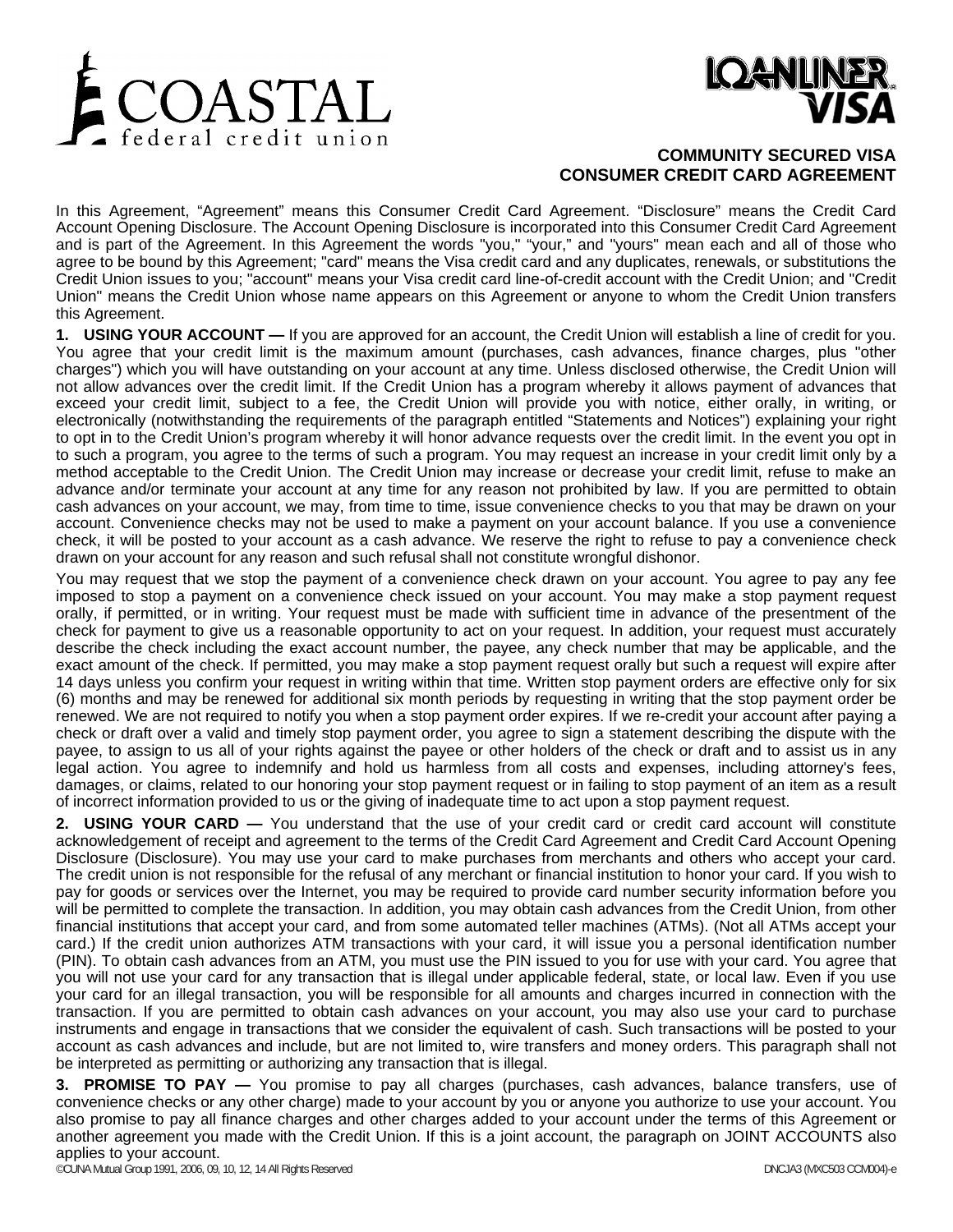**4. PERIODIC RATES —** The periodic rates applicable to purchases, cash advances, and balance transfers are disclosed on the Disclosure that accompanies this Agreement. Any penalty rate that may be imposed for failing to make a payment by the payment due date is also disclosed on the Disclosure. Any rate change will be made pursuant to applicable law. If the rate for your account is variable, as indicated on the accompanying Disclosure, the rate charged on purchases, cash advances, balance transfers and any penalty rate will vary periodically as disclosed in the Disclosure accompanying this Agreement. The initial rate on your account for certain types of transactions may be an introductory discounted rate (Introductory Rate) that is lower than the rate that would ordinarily apply for that type of transaction. If an Introductory Rate applies to your account, the rates and the period of time it will be effective is shown on the Disclosure accompanying this Agreement. After the Introductory Rate period expires, the periodic rate will automatically increase to the rates that would ordinarily apply for that type of transaction based on the terms of this Agreement.

**5. FINANCE CHARGES —** New purchases posted to your account during a billing cycle will not incur a finance charge for that billing cycle if you had a zero or credit balance at the beginning of that billing cycle, or you paid the entire new balance on the previous cycle's billing statement by the payment due date of that statement; otherwise a finance charge will accrue from the date a purchase is posted to your account. To avoid an additional finance charge on the balance of purchases, you must pay the entire new balance on the billing statement by the payment due date of that statement. A finance charge begins to accrue on cash advances from the date you get the cash advance or from the first day of the billing cycle in which the cash advance is posted to your account, whichever is later (transaction date).

The finance charge is calculated separately for purchases and cash advances. For purchases, the finance charge is computed by applying the periodic rate to the average daily balance of purchases. To calculate the average daily balance of purchases, we take the beginning outstanding balance of purchases each day, add any new purchases, and subtract any payments and/or credits. This gives us the daily balance of purchases. We then add all of the daily balances of purchases for the billing cycle together and divide the total by the number of days in the billing cycle. This gives us the average daily balance of purchases.

For cash advances, the finance charge is computed by applying the periodic rate to the average daily balance of cash advances. To calculate the average daily balance of cash advances, we take the beginning outstanding balance of cash advances each day, add in any new cash advances, and subtract any payments and/or credits that we apply to the cash advance balance. This gives us the daily balance of cash advances. We then add all of the daily balances of cash advances for the billing cycle together and divide the total by the number of days in the billing cycle. This gives us the average daily balance of cash advances. Balance transfers are calculated in the same manner as cash advances.

**6. FOREIGN TRANSACTIONS —** Purchases and cash advances made in foreign currencies will be debited from your account in U.S. dollars. The exchange rate between the transaction currency and the billing currency used for processing international transactions is a rate selected by Visa from a range of rates available in wholesale currency markets for the applicable central processing date, which rate may vary from the rate Visa itself receives or the government-mandated rate in effect for the applicable central processing date. The exchange rate used on the processing date may differ from the rate that would have been used on the purchase date or cardholder statement posting date.

A fee (finance charge), calculated in U.S. dollars, will be imposed on all multiple currency foreign transactions, including purchases, cash advances and credits to your account. A fee (finance charge), calculated in U.S. dollars, will be imposed on all single currency foreign transactions, including purchases, cash advances and credits to your account. A foreign transaction is any transaction that you complete or a merchant completes on your card outside of the United States, with the exception of U.S. military bases, U.S. territories, U.S. embassies or U.S. consulates. The Foreign Transaction Fee is set forth on the Disclosure accompanying this Agreement.

**7. FEES —** In addition to the periodic rate, the following additional fees may be imposed on your account. If applicable to your account, the fee amounts and explanations are disclosed on the Disclosure accompanying this Agreement. Your account may also be subject to additional fees as set forth on the Disclosure accompanying this Agreement.

**a. Annual Fee.** If your account is subject to an Annual Fee, the fee will be charged to your account upon the issuance of your card. Each year following, the annual fee will be charged to your account during the same month that you were first charged the fee. The fee will be charged each year until your account is closed and paid in full.

**b. Foreign Transaction Fee (Finance Charge).** If your account is subject to a Foreign Transaction Fee (finance charge), a fee may be charged to your account for transactions made outside of the United States or in a foreign currency.

**c. Late Payment Fee.** If your account is subject to a Late Payment Fee, the fee will be charged to your account when you do not make the required minimum payment by or within the number of days of the statement Payment Due Date set forth on the Disclosure accompanying this Agreement.

**d. Returned Payment Fee.** If your account is subject to a Returned Payment Fee, the fee will be charged to your account when a payment is returned for any reason.

**e. Statement Copy Fee.** If your account is subject to a Statement Copy Fee, except as limited by applicable law and when the request is made in connection with a billing error made by the Credit Union, a fee may be charged to your account for each copy of a sales draft or statement that you request.

**f. Document Copy Fee.** If your account is subject to a Document Copy Fee, except as limited by applicable law, a fee may be charged to your account for each copy of a sales draft or statement that you request (except when the request is made in connection with a billing error made by the Credit Union).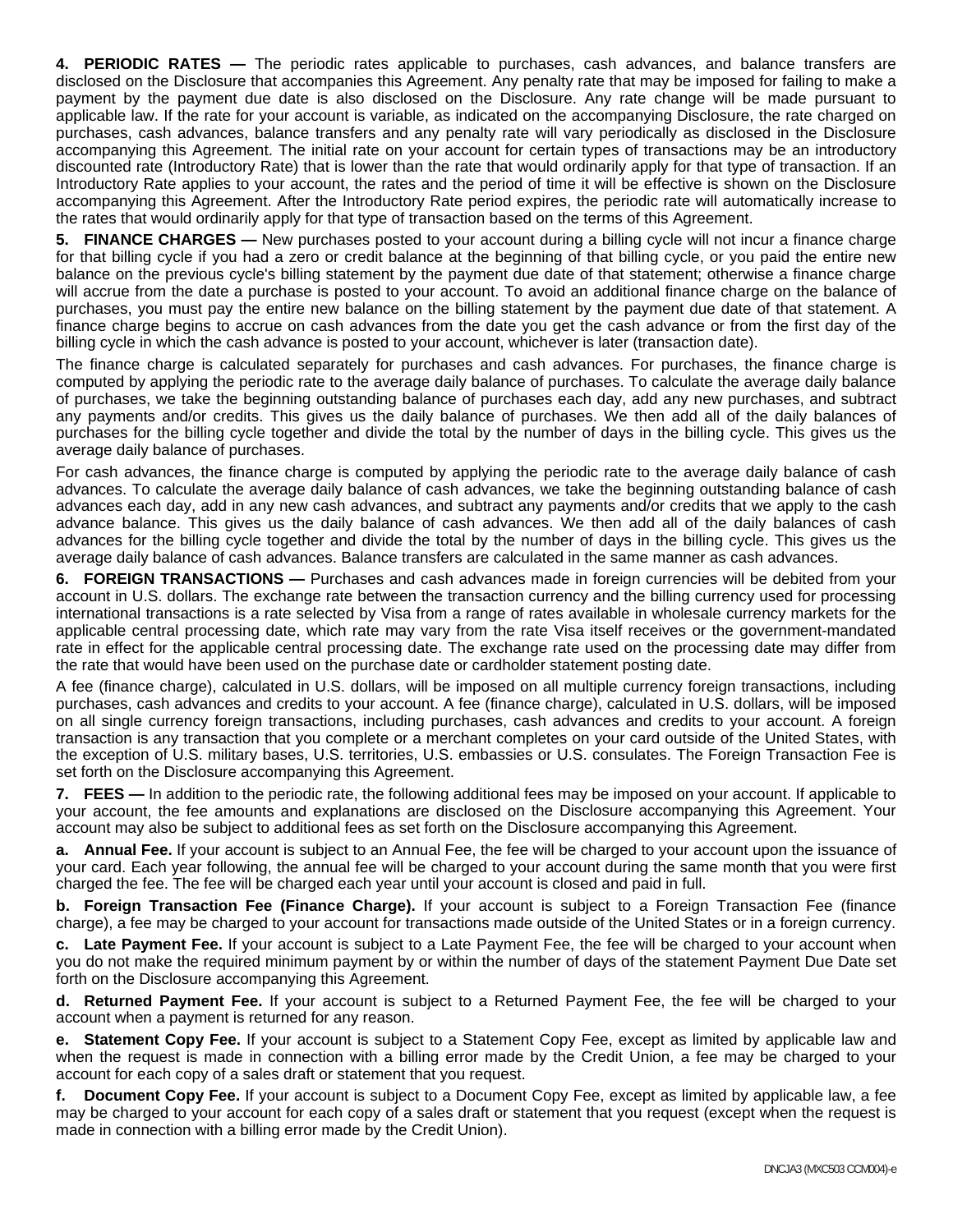**g. Rush Fee.** If your account is subject to a Rush Fee, except as limited by applicable law, a fee may be charged to your account for each rush card that you request, providing delivery of the card is also available by standard mail service, without paying a fee for delivery.

**h. Card Replacement Fee.** If your account is subject to a Card Replacement Fee, a fee will be charged for each replacement card that is issued to you for any reason.

**8. PAYMENTS —** Each month you must pay at least the minimum payment shown on your statement by the date specified on the statement. You may pay more frequently, pay more than the minimum payment or pay the total new balance in full. If you make extra or larger payments, you are still required to make at least the minimum payment each month your account has a balance (other than a credit balance). The minimum payment is 3.00% of your total new balance, or \$25.00, whichever is greater, plus the amount of any prior minimum payments that you have not made, all outstanding unpaid fees and charges, and any amount you are over your credit limit by the date specified on the statement. The Credit Union also has the right to demand immediate payment of any amount by which you are over your credit limit. In accordance with applicable law, the Credit Union may not post payments to your account or reflect them in your available credit limit on the date they are received. The Credit Union may delay replenishing your credit limit until the date the payment is posted or the Credit Union confirms the payment has cleared.

**9. PAYMENT ALLOCATION —** Subject to applicable law, your payments may be applied to what you owe the Credit Union in any manner the Credit Union chooses. However, in every case, in the event you make a payment in excess of the required minimum periodic payment, the Credit Union will allocate the excess amount first to the balance with the highest annual percentage rate and any remaining portion to the other balances in descending order based on applicable annual percentage rate.

**10. SECURITY INTEREST —** You grant the Credit Union a security interest under the Uniform Commercial Code and under any common law rights the Credit Union may have in any goods you purchase. If you give the Credit Union a specific pledge of shares by signing a separate pledge of shares, your pledged shares will secure your account. You may not withdraw amounts that have been specifically pledged to secure your account until the Credit Union agrees to release all or part of the pledged amount.

**Your Account is secured by all other shares you have in any individual or joint account with the Credit Union, except for shares in an Individual Retirement Account or in any other account that would lose special tax treatment under state or federal law if given as security. These other shares may be withdrawn unless you are in default under this agreement. You authorize the Credit Union to apply the balance in your individual or joint share accounts to pay any amounts due on your Account if you should default.** 

Collateral securing other loans you have with the Credit Union may also secure this loan, except that a dwelling will never be considered as security for this account, notwithstanding anything to the contrary in any other agreement.

**11. DEFAULT —** You will be in default if you fail to make any minimum payment or other required payment by the date that it is due. You will be in default if you break any promise you make under this Agreement. You will be in default if you die, file for bankruptcy or become insolvent, that is, unable to pay your obligations when they become due. You will be in default if you make any false or misleading statements in any credit application or credit update. You will also be in default if something happens that the Credit Union believes may substantially reduce your ability to repay what you owe.

When you are in default, the Credit Union has the right to demand immediate payment of your full account balance without giving you notice. If immediate payment is demanded, you agree to continue paying finance charges at the periodic rate charged before default, until what you owe has been paid, and any shares that were given as security for your account may be applied towards what you owe.

**12. LIABILITY FOR UNAUTHORIZED USE-LOST/STOLEN CARD NOTIFICATION —** You agree to notify us immediately, orally or in writing, at PO Box 58429, Raleigh, NC 27658 or telephone (800) 808-7230 Monday through Friday 8:00 a.m. to 9:00 p.m. Eastern Time or (800) 991-4964 seven (7) days a week, 24 hours a day, of the loss, theft, or unauthorized use of your credit card. You may be liable for the unauthorized use of your credit card. You will not be liable for unauthorized use that occurs after you notify us of the loss, theft, or possible unauthorized use. You will have no liability for unauthorized transactions made with your credit card, unless you are grossly negligent in the handling of your card. In any case, your liability will not exceed \$50.00.

**13. CHANGING OR TERMINATING YOUR ACCOUNT —** As permitted by law, the Credit Union may change the terms of this Agreement and any attached Disclosure from time to time. Notice of any change will be given in accordance with applicable law. If permitted by law and specified in the notice to you, the change will apply to your existing account balance as well as to future transactions.

Either you or the Credit Union may terminate this Agreement at any time, but termination by you or the Credit Union will not affect your obligation to pay the account balance plus any finance and other charges you owe under this Agreement. Your obligation to pay the account balance plus any finance and other charges you owe under this agreement are subject to all applicable laws and regulations regarding repayment requirements. You are also responsible for all transactions made to your account after termination, unless the transactions were unauthorized.

The card or cards you receive remain the property of the Credit Union and you must recover and surrender to the Credit Union all cards upon request or upon termination of this Agreement whether by you or the Credit Union. If this is a joint account, the paragraph on JOINT ACCOUNTS of this Agreement also applies to termination of the account.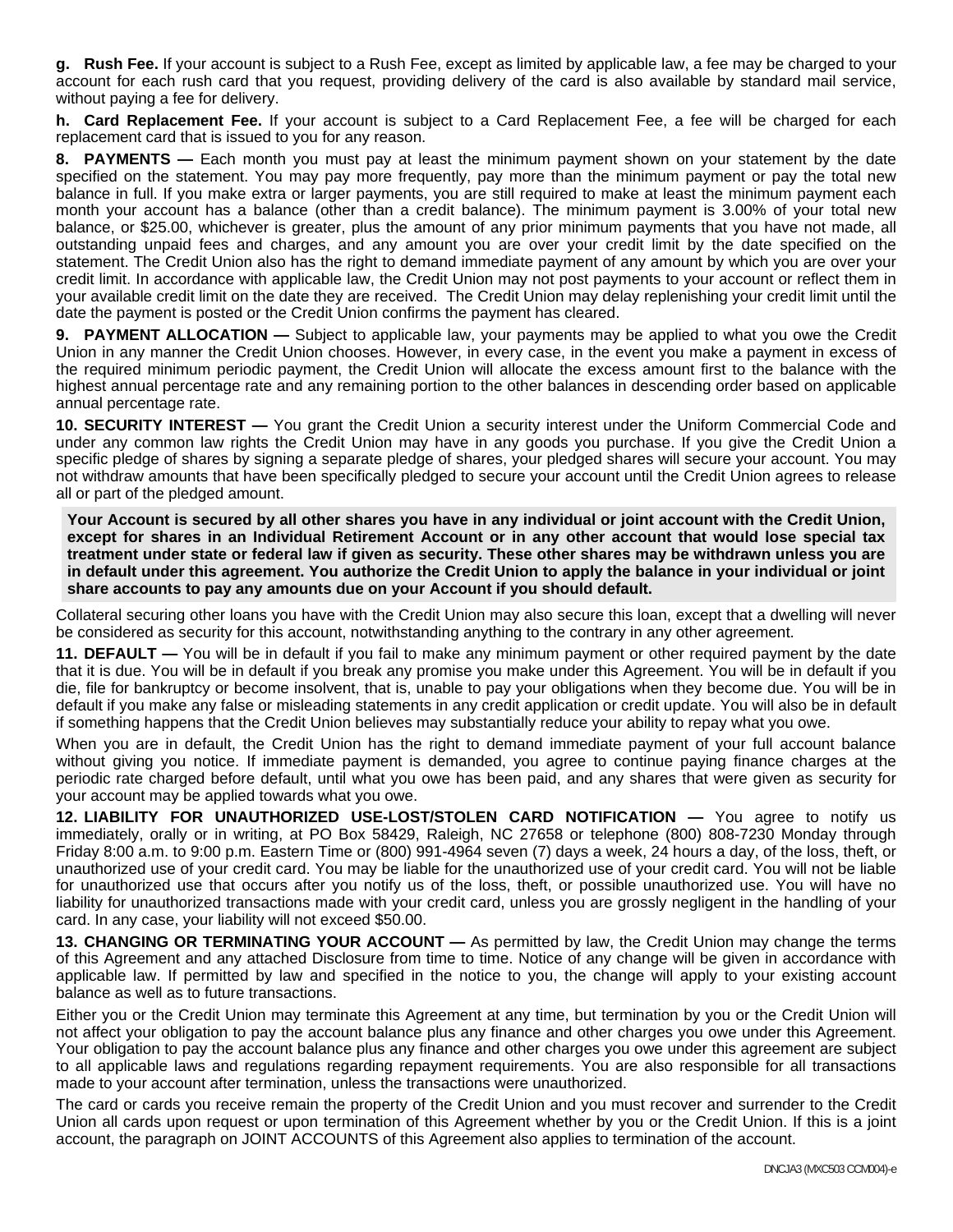**14. CHANGING OR TERMINATING AUTHORIZED USERS —** Upon your request, we may issue additional cards for authorized users that you designate. You must notify us in writing of any termination of an authorized user's right to access your account. Your letter must include the name of the authorized user and your account number and/or any subaccount number issued to the authorized user along with the authorized user's card and any convenience or other access checks issued to the authorized user. If you cannot return the authorized user's card or access checks and if you request your account to be closed, we will close your account and you may apply for a new account.

**15. CREDIT REVIEW AND RELEASE OF INFORMATION —** You authorize the Credit Union to investigate your credit standing when opening or reviewing your account. You authorize the Credit Union to disclose information regarding your account to credit bureaus and creditors who inquire about your credit standing. If your account is eligible for emergency cash and/or emergency card replacement services, and you request such services, you agree that we may provide personal information about you and your account that is necessary to provide you with the requested service(s).

**16. RETURNS AND ADJUSTMENTS —** Merchants and others who honor your card may give credit for returns or adjustments, and they will do so by sending the Credit Union a credit slip which will be posted to your account. If your credits and payments exceed what you owe the Credit Union, the amount will be applied against future purchases and cash advances. If the credit balance amount is \$1.00 or more, it will be refunded upon your written request or automatically after six (6) months.

**17. ADDITIONAL BENEFITS/CARD ENHANCEMENTS —** The Credit Union may from time to time offer additional services to your account, such as travel accident insurance, at no additional cost to you. You understand that the Credit Union is not obligated to offer such services and may withdraw or change them at any time.

**18. MERCHANT DISPUTES —** The Credit Union is not responsible for the refusal of any merchant or financial institution to honor your card. The Credit Union is subject to claims and defenses (other than tort claims) arising out of goods or services you purchase with the card if you have made a good faith attempt but have been unable to obtain satisfaction from the merchant or service provider, and (a) your purchase was made in response to an advertisement the Credit Union sent or participated in sending to you; or (b) your purchase cost more than \$50.00 and was made in your state or within 100 miles of your home.

**19. JOINT ACCOUNTS —** If this is a joint account, each of you will be individually and jointly responsible for paying all amounts owed under this Agreement. This means that the Credit Union can require any one of you individually to repay the entire amount owed under this Agreement. Each of you authorizes the other(s) to make purchases or cash advances individually. Any one of you may terminate the account and the termination will be effective as to all of you.

**20. EFFECT OF AGREEMENT —** This Agreement is the contract which applies to all transactions on your account even though the sales, cash advances, credit or other slips you sign or receive may contain different terms.

**21. NO WAIVER —** The Credit Union can delay enforcing any of its rights any number of times without losing them.

**22. STATEMENTS AND NOTICES —** Statements and notices will be mailed or delivered to you at the appropriate address you have given the Credit Union. Notice sent to any one of you will be considered notice to all.

**23. SEVERABILITY AND FINAL EXPRESSION —** This Agreement and the Disclosure are the final expression of the terms and conditions of your account. This written Agreement and Disclosure may not be contradicted by evidence of any alleged oral agreement. Should any part of this Agreement or the Disclosure be found to be invalid or unenforceable, all other parts of this Agreement and Disclosure shall remain in effect and fully enforceable to the fullest extent possible under this Agreement.

**24. COPY RECEIVED —** You acknowledge that you have received a copy of this Agreement and Disclosure.

**25. GAMBLING TRANSACTIONS PROHIBITED —** You may not use your card to initiate any type of gambling transaction.

**26. PENALTY RATE DISCLOSURES —** If applicable to your account, all rates for your account, including the rates for purchases, cash advances, and balance transfers, will increase to the Penalty Rate when you meet one or more of the conditions as set forth in the Disclosure accompanying this Agreement. Any rate increases applied to your account are subject to applicable notice requirements. Please refer to the Disclosure for additional information regarding the Penalty Rate.

**27. VOLUNTARY PAYMENT PROTECTION —** We may offer Voluntary Payment Protection to you. Voluntary Payment Protection is not necessary to obtain credit. If you purchase Voluntary Payment Protection from us, you authorize us to add the fees or insurance charges monthly to your loan balance and charge you interest on the entire balance. At our option we will change your payment or the period of time necessary to repay the loan balance. The rate used to determine the fees or insurance charges may change in the future. If the rate changes, we will provide any notices required by applicable law.

**28. NOTICE TO UTAH BORROWERS —** This written agreement is a final expression of the agreement between you and the Credit Union. This written agreement may not be contradicted by evidence of any oral agreement.

**29. THE FOLLOWING IS REQUIRED BY VERMONT LAW — NOTICE TO CO-SIGNER — YOUR SIGNATURE ON THIS NOTE MEANS THAT YOU ARE EQUALLY LIABLE FOR REPAYMENT OF THIS LOAN. IF THE BORROWER DOES NOT PAY, THE LENDER HAS A LEGAL RIGHT TO COLLECT FROM YOU.**